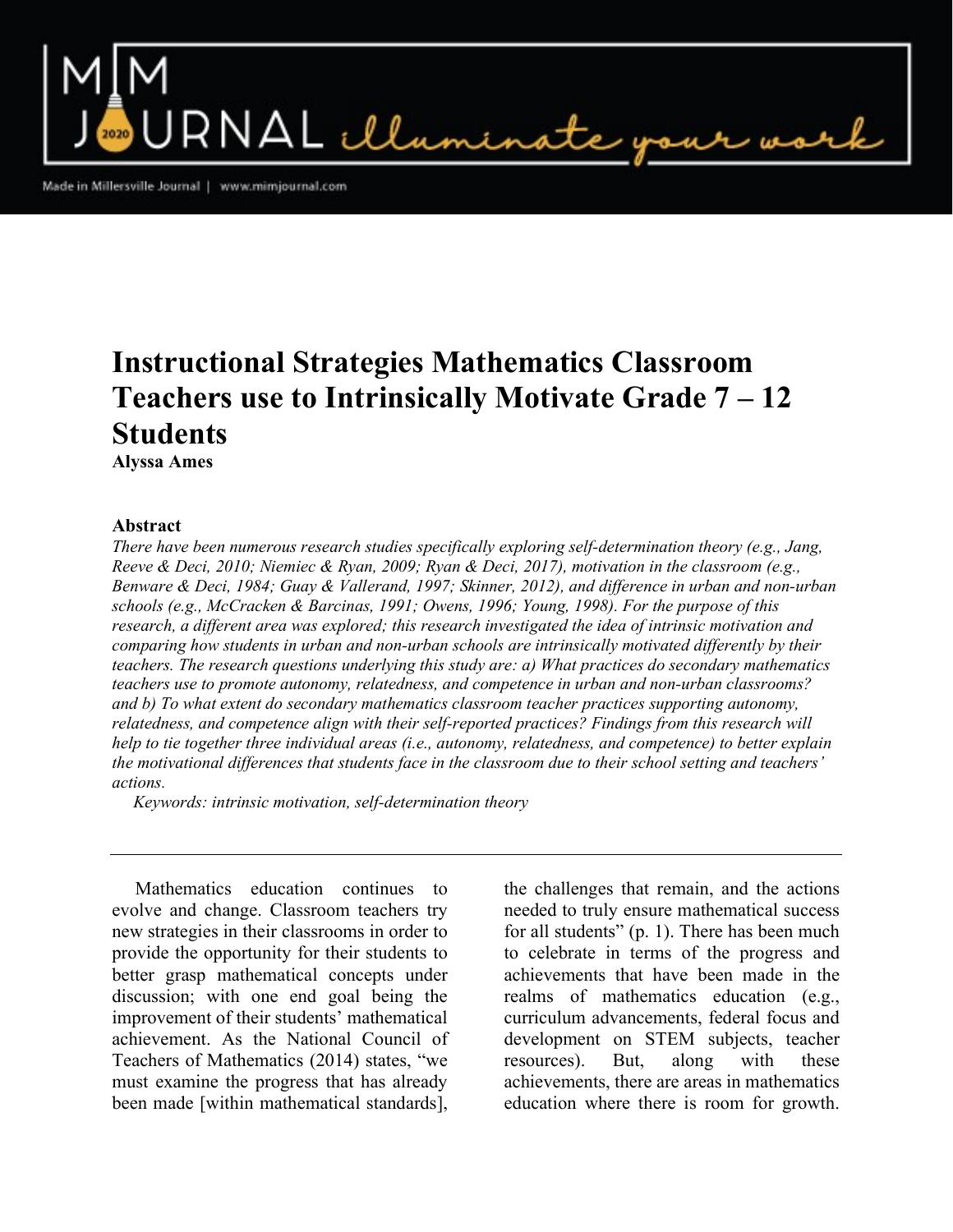The National Assessment of Educational Progress; NAEP (2019) reported that the national mathematics scores for eighth graders in 2019 were lower than that of 2017.

 Self-determination theory is a notion that focuses on human personality and motivation through empirical methods and organismic metatheory (Ryan & Deci, 2000). The basic psychological needs that Ryan and Deci elude to in their definition of selfdetermination theory are defined as autonomy (i.e., relates to the ideas of encouraging choice, relating to students, allowing for the opportunity for independent work), competence (i.e., encouraging students with optimally challenging task while providing appropriate and relevant feedback), and relatedness (i.e., creating a sense of belongingness for all). For the purpose of this research, the ideas behinds self-determination will be considered alongside intrinsic motivation, one's internal drive to want to learn about a given topic, with a particular focus on whether mathematics teachers are promoting intrinsic motivation through their daily lessons, plans, and actions.

 The aim of my study was to better understand how self-determination theory, motivation, and urban vs. non-urban settings fit together as a coherent whole and take note of the difference in the way teachers intrinsically motivate their students in urban vs. non-urban settings. Motivation as a large overarching topic is generally broken down into the two subgroups of intrinsic and extrinsic motivation. When a student is intrinsically motivated, they act in a way that their behavior is influenced by the fact that something is enjoyable and interesting; it is something they want to do. On the contrast, students that are extrinsically motivated are influenced by an external reward or punishment. In regard to the importance of exploring differences in urban and non-urban schools, there are many socioeconomic

factors, student achievement differences, and environmental influences that play a role on the students' academic achievement and motivation. It is important to investigate the differences and work toward equal opportunity for all students. Therefore, in this study, the following research question is investigated:

 1. What are the similarities and/or differences in secondary mathematics teacher's self-reported instructional strategies/practices regarding intrinsically motivating students in urban and nonurban classrooms.

## **Methods**

 The methods for this research involved two different data collection techniques; survey and interview. The researcher began by having the cooperating teacher complete a Likert style survey related to the teacher's current motivational strategies. Following the survey, there was then a phone interview in which the participant and researcher discussed the self-reported strategies from the survey and elaborated further on the details of the teacher's practices related to intrinsic motivation.

## **Results**

 The results found from this study will provide teachers with better insight on how they can alter their practices to better help intrinsically motivate their students. It will also note any major differences in how motivation is done in urban and non-urban settings and what can be done to change any significant differences. Parents could be informed on what motivates their children and how they can contribute to bettering their child's education. As a society, we can all benefit from taking time to better understand what motivates us; we are faced with many decisions every day and the way in which we respond is based off our underlying conscious of motivation.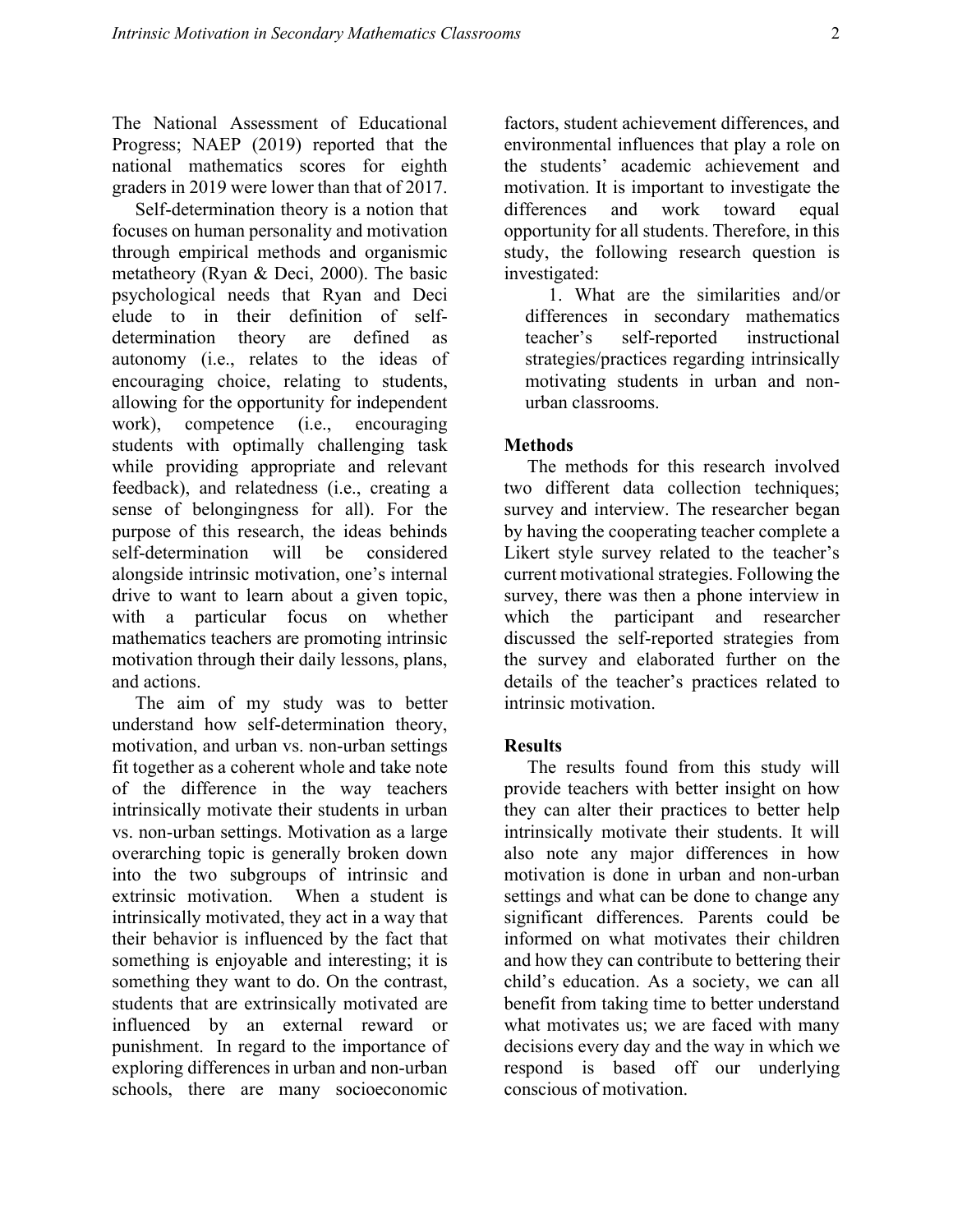#### References

- Beware, C., & Deci, E. (1984). Quality of learning with an active versus passive motivational set. American Educational Research Journal, 21(4), 755-765.
- Guay, F., & Vallerand, R. (1997). Social context, student's motivation, and academic achievement: Toward a process model. Social Psychology of Education, 1, 211-233.
- Jang, H., Reeve, J., & Deci, E. L. (2010). Engaging students in learning activities: It's not autonomy support or structure, but autonomy support and structure. Journal of Educational Psychology, 102, 588-600.
- McCracken, J. D., & Barcinas, J. D. T. (1991). Differences between rural and urban schools, student characteristics, and student aspirations in Ohio. Journal of Research in Rural Education, 7(2), 29-40.
- NCTM (2014). Principles to actions: Ensuring mathematical success for all. National Council of Teachers of Mathematics.
- Niemiec, C. P., & Ryan, R. M. (2009). Autonomy, competence, and relatedness in the classroom: Applying self-determination theory to educational practice. Theory and Research in Education, 7(2), 133-144.
- Owens, E. W. (1996). Differences among urban, suburban, and rural schools on technology access and use in eighth-grade mathematics classrooms. Journal of Educational Technology Systems, 24, 83-92.
- Ryan, R., & Deci, E. (2017). Self-determination theory: Guilford Journals.
- Ryan, R. M., & Deci, E. L. (2000). Self-determination theory and the facilitation of intrinsic motivation, social development, and well-being. American Psychologist, 55, 68-78.
- Skinner, E. (2012). Intrinsic motivation and engagement as "active ingredients" in gardenbased education: Examining models and measures derived from self-determination theory. The Journal of Environmental Education, 43(1), 16-36.
- Young, D. J. (1998). Rural and urban differences in student achievement in science and mathematics: A multilevel analysis. School Effectiveness and School Improvement, 9(4), 386-418.
- NAEP (2019). National assessment of educational progress 1990-2019 mathematics and reading assessments.